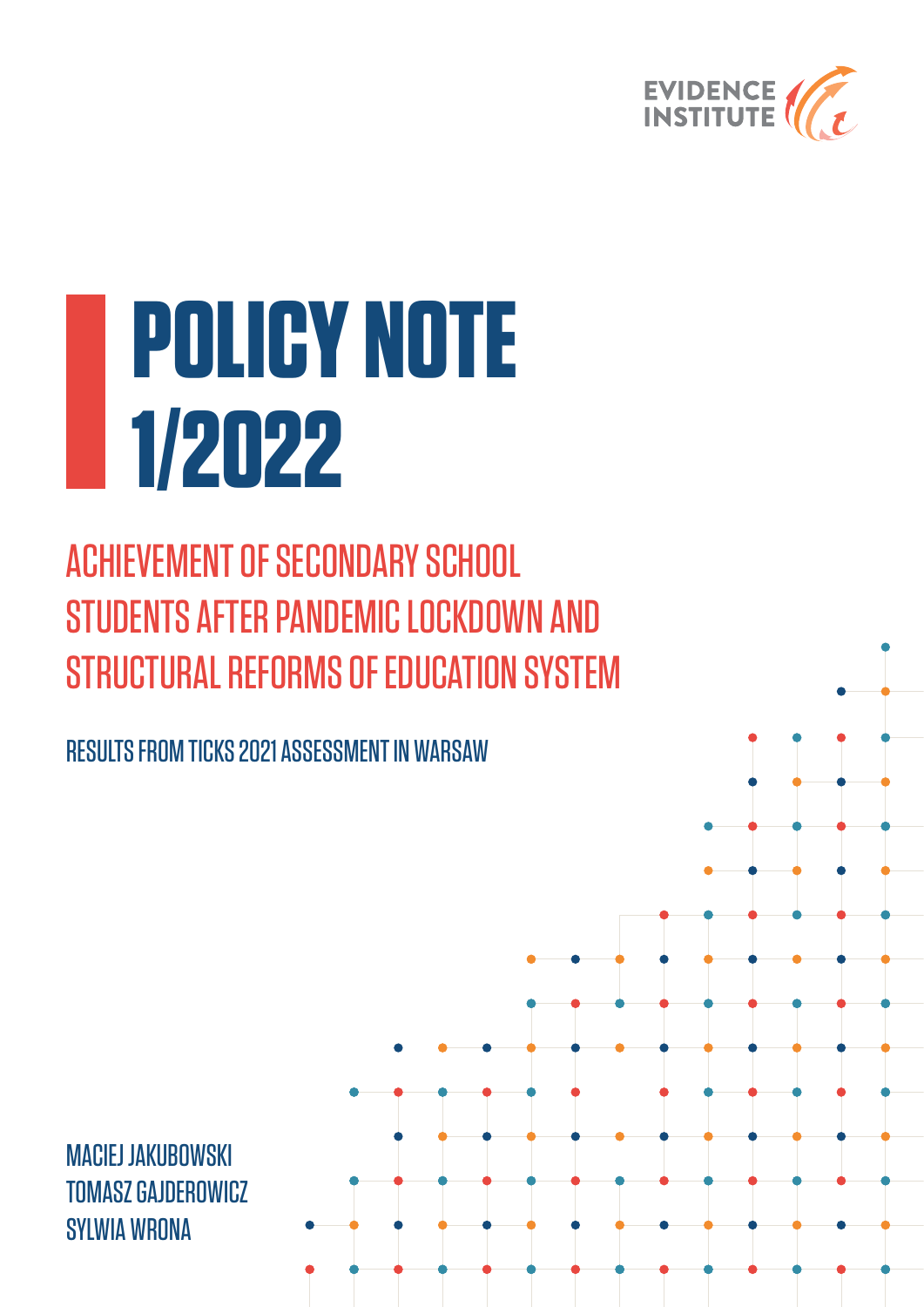#### WARSAW STIINFNTS IN PISA

**The PISA assessments conducted between 2003 and 2018 revealed that Warsaw students were among the top students from the largest cities in the world** (Jakubowski et al., 2019). Among students from cities of over 1 million inhabitants (for which a sufficiently large sample from the PISA survey is available), 15-year-olds from Warsaw obtained the highest results in reading. In mathematics, students from Warsaw were outperformed only by students from Singapore and Taiwan, while their results were comparable to students from Japan, Hong Kong, and Korea. Students from other large cities in Europe, Asia, and America, demonstrated significantly lower skills in these critical subjects.

**However, these were the results obtained by students of final grades of lower secondary schools who had experienced neither teaching in a pandemic nor recent structural changes in education.** According to most studies from other countries, remote education during pandemics caused significant educational losses (Donnelly, Patrinos, 2021). In Poland, schools were closed for longer than in most European countries. According to the UNESCO data, schools in Poland were closed for 29 weeks, while in most European countries for which pandemic-related education losses are available, schools were closed for around ten weeks. In addition, the digital readiness of students and schools in Poland was relatively low. Before the pandemic, students and teachers used digital tools for learning in computer or language classes in most schools, but rarely in other subjects. Thus, one can expect that distance learning could have a detrimental effect on student achievement in Poland.

**The negative impact of the pandemic could strengthen the effects of structural changes that were implemented in Poland since 2016 and partly reverse the successful reforms that have started in 1999.** In 2016, the lower secondary schools were liquidated despite the evidence from PISA showing considerable improvements in the achievement of 15-year-olds who attended these schools (Jakubowski et al., 2016). The new structure comprises eight years of primary school followed directly by secondary education with different programs (vocational, vocational-academic, academic). In the old structure, students would go to three-year lower secondary schools after finishing six years of primary school and then go to upper secondary schools with different programs after passing the lower secondary school national exam. The government also changed curricula and national examination standards, dropping science subjects from the exams at primary education. Thus, the changes shortened the period of education with a common curriculum and limited the number and content of national examinations.

**The challenges faced by schools in recent years require a thorough diagnosis and discussion on supporting students, parents, and teachers. So far, no representative surveys using standardized tools have been carried out in Poland to reliably assess how student achievement has changed due to distance teaching in pandemic and structural reforms.** The last PISA research in 2018 covered one of the last cohorts attending the now liquidated lower secondary schools, and the next ones were postponed from 2021 to 2022 due to the pandemic. Therefore, the Warsaw local government decided to conduct a TICKS study on a representative sample of secondary school students to assess their current achievement.

### TICKS 2021 IN WARSAW

**The TICKS (Test for International Comparisons of Knowledge and Skills) study refers to the PISA research methodology.** It is based on similar test tools to measure mathematics, reading, and science. These tools are enriched with questions directly related to the Polish curricula and test items that follow the PISA assessment framework. Advanced psychometric modeling and the link items common to PISA and TICKS assessments allow reporting the results on a scale directly comparable to PISA results. The study was developed by a team of experts from the Evidence Institute Foundation based on the experience gained during the implementation of the PISA assessments in Poland and the national surveys of student competencies, in which a total of tens of thousands of students participated. In addition to cognitive tests, the survey includes direct questions and Discrete Choice Experiments collecting information on learning methods and techniques, motivation, the teacher-student relationship, and students' preferences towards an educational and professional career.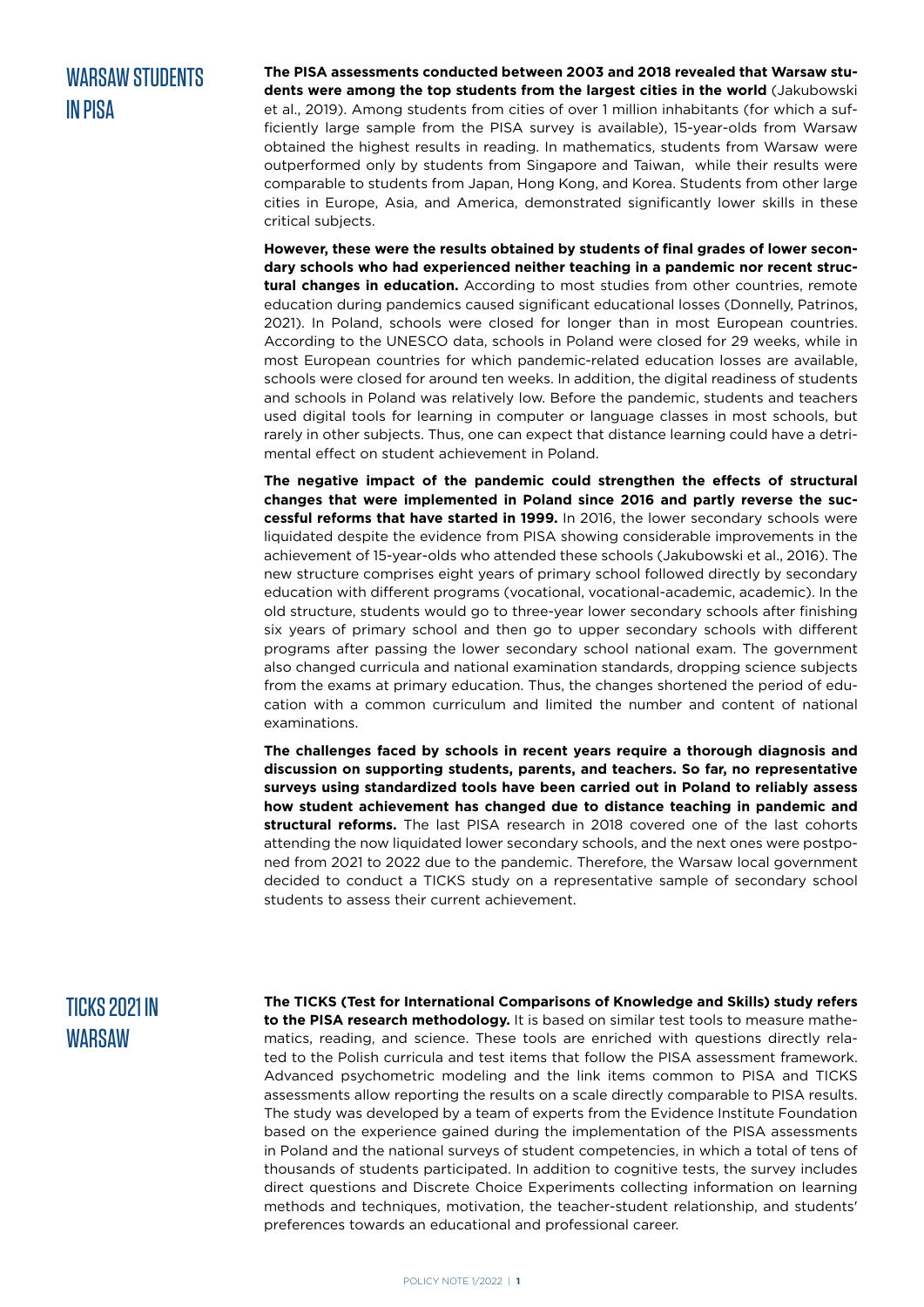The results are based on a random sample of 83 secondary schools and randomly selected 208 classrooms within these schools. In each school, one classroom was sampled for each of the 2021 study cohorts:

- 2nd grade, after the newly established eight-year primary school,
- 3rd grade, after the newly established eight-year primary school,
- 3rd grade, after the liquidated lower secondary school.

**In total, data for 4581 students were collected, with a response rate above 80%.** Most students and classrooms who did not participate in the study were sick or on COVID-related quarantines. Thus, most non-response was random. In each cohort, data for around 1300-1600 students were collected. The final sample was large enough to precisely assess student skills and compare them with the results obtained by 15-year-olds in Warsaw in PISA 2003-2018. In addition, the multiple imputation method was used to fill the gaps in responses in single tests or questions to maintain a full sample for the analysis while preserving correlations observed in the original data. A full description of the methodology and a complete analysis of the results will be available in the upcoming research report (Jakubowski, Gajderowicz, Wrona, 2022).

**Students who participated in the TICKS 2021 study were older than those in the PISA assessment. Thus, before comparing PISA 2003-2018 and TICKS 2021, adjusting the results for age and additional education effects is necessary.** In 2006, 2009, 2012, the so-called national option was implemented in Poland, which used the same test instruments as for 15-year-olds in the international sample to measure student achievement in upper secondary schools. Comparing their results enables estimating the increase on the PISA scale equivalent to one additional year of education and the rise in student age. These data suggest that the change over the year in students' knowledge and skills during secondary education corresponds to about 10 points on the PISA scale. This is less than the average effect of one year of schooling estimated using data from multiple countries (Avvisati, Givord, 2021, provide an average estimate of approx. 20 points on the PISA scale). However, international data suggest that this effect is not uniform. The increase in knowledge and skills depends on the quality of teaching, the curriculum, and other features of a given education system.

An additional challenge in comparing the results of TICKS and PISA is that these studies took place at different times in the school year. PISA is conducted in spring, but TICKS was postponed from spring to autumn due to school closures. However, research on the "summer gap" documents loss in knowledge during the summer holidays. Also, schools were open for just a few weeks in spring 2021 before the summer holiday started, and TICKS started testing students a few weeks after the beginning of the 2021/2022 school year. For these reasons, we assumed that the results of 15-year-olds in PISA are directly comparable with the 2nd-grade students of secondary schools tested in TICKS. For the 3rd-grade students after the newly established eight-year primary school, we assumed that they benefited from one additional year of education compared to 15-year-olds in PISA. For the 3rd-grade students after lower secondary schools, we assumed that they had benefited from additional two years of education compared to students tested in PISA. Note that assuming a greater than 10-points increase over one year of schooling, or assuming larger differences in the time student spent in education between PISA and TICKS, we would have to expect even higher results from secondary school students tested in 2021. Thus, under our assumptions, the differences between PISA and TICKS provide a lower bound of potential educational losses.

## EFFECTS OF REFORM AND EDUCATION IN PANDEMIC

**Figure 1 shows the actual student performance in 2021 in mathematics, reading, and science using darker bars. The expected results are presented in a lighter shade, which was calculated using 2003-2018 PISA results with a correction for an additional year or two of education.** As explained above, for 2nd-grade students, the expected results are the same as the average results of 15-year-olds from Warsaw tested in PISA in 2003-2018. For the 3rd-grade students after the new 8-years primary school, the expected results are based on PISA results but with an addition of 10 points. Finally, for the 3rd-grade students after lower secondary schools, the expected results are based on PISA with an addition of 20 points.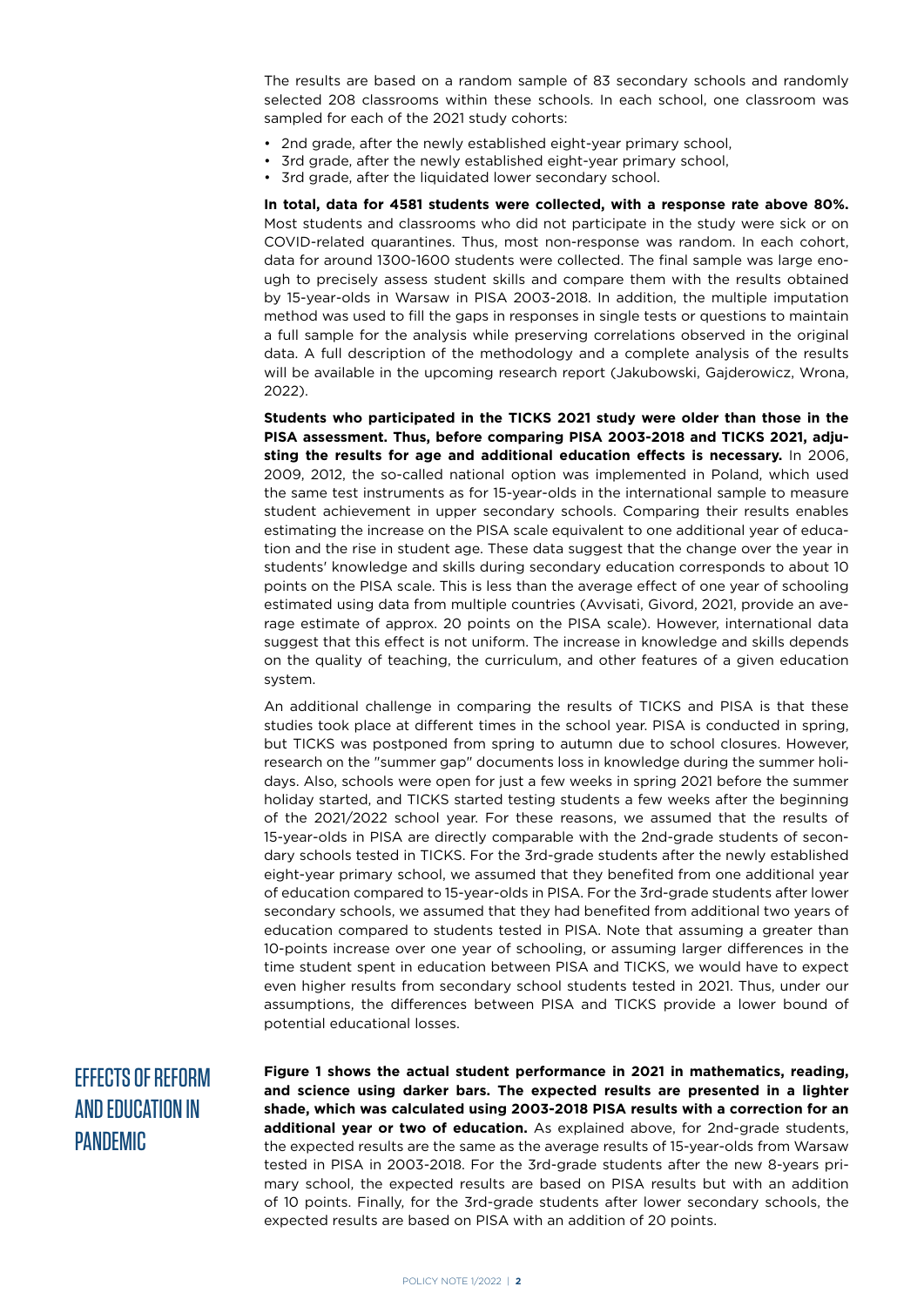FIGURE 1. ACTUAL AND EXPECTED ACHIEVEMENT IN TICKS 2021



**The results show a significant educational gap for 2nd-grade students as their actual results are lower than expected by approximately 40 points in mathematics and almost 60 points in reading and science. For the 3rd-grade students after new primary school, the differences between actual and expected results are smaller.** In mathematics and reading, the results are lower than expected by approximately 27 points, and in science, by almost 40 points. For the 3rd-grade students after lower secondary school, the gap is the smallest, but the actual results are also lower than expected: by 18 points in mathematics, 14 in reading, and 25 in science.

**The results from the TICKS survey in 2021 show a considerable decrease in the achievements of Warsaw students compared to previous years. The resulting educational gap may be related to changes in education introduced since 2016 and losses during education in the pandemic.** These two effects can be separated by comparing the differences between the actual and expected results of the different cohorts. All age groups examined in 2021 experienced teaching in a pandemic, so the related effect will be visible in the results of all the cohorts from the TICKS study, but not among the 15-year-olds from the PISA assessment. On the other hand, third-grade students of secondary schools after lower secondary schools spent most of their education in a system similar to the one in which the 15-year-olds from the PISA survey participated. Therefore, it is possible to distinguish the effects by comparing the differences in the results of the respective cohorts.

Figure 2 shows separate estimates of the impact of the structural changes implemented since 2016 and of the impact of distance learning during the pandemic. The effect of structural changes was estimated by comparing the results of 15-year-olds students in PISA 2003-2018 and the results of the 3rd grade of secondary school after lower secondary school with the results of students who had completed the newly established eight-year primary school. This effect was taken into account when measuring the impact of teaching in the pandemic on student performance by comparing the expected results based on the PISA assessment from 2003-2018 with the results obtained from the TICKS study in 2021. To estimate these effects, a regression model with data at the student level was used, where differences in the gender distribution and socio-economic status of student families were additionally controlled. The results were also adjusted for possible differences in tests carried out on paper (PISA between 2003 and 2012) and computer-based tests (PISA 2015 and 2018 and TICKS 2021) to exclude test mode effects from the final results.

Figure 2 shows estimates of the impact of structural changes and education during the pandemic on results in the three key domains. The point estimates (dots) are shown together with the 95% confidence intervals (horizontal lines) to assess whether the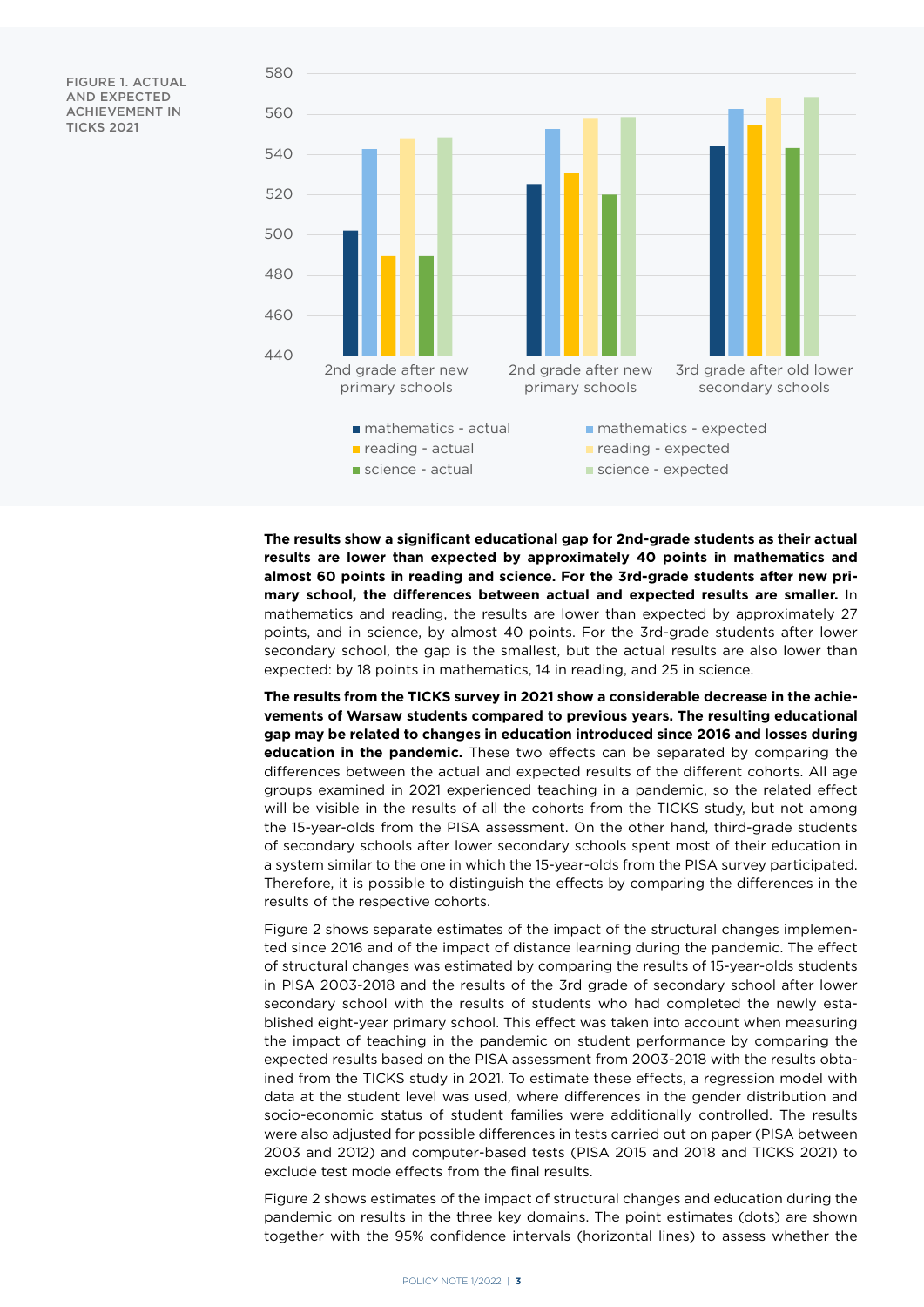

effects are significantly different from zero. For convenience, a vertical line has been added at the zero level, so the estimates where the confidence interval intersects this line are not statistically distinguishable from zero at the 95% confidence level.

**The point estimates of the impact of structural changes range from minus 25 points in reading, through minus 21 points in science, to minus 13 points in mathematics.** Only the results in science are significantly different from zero. However, taken together, these estimates suggest that the reform negatively affected student achievement, corresponding to the loss of at least one year of education.

**The impact of the pandemic on student achievement is more negative. In mathematics and science performance declined by approx. 30 points.** For both domains, these declines are statistically significant (below zero). In reading, the impact of the pandemic is around minus 20 points, but the estimates are imprecise and are not significantly different from zero at the 95% confidence level. The learning losses due to the pandemic are greater than those of the structural changes and correspond to effects associated with more than one year of education.

#### CONCLUSIONS

Warsaw's economy relies on its citizens' ideas, knowledge, and skills. Its impressive economic growth over the last 30 years was mainly driven by improvements in human capital thanks to successful school education reforms, the rapid expansion of tertiary education, and attracting the most talented people in Poland and other countries. The recent changes in school structure, politically-driven reversal of successful reforms, and a relatively long period of school closures endangered the quality of education and human capital development of the youngest cohorts. The City of Warsaw with the Evidence Institute Foundation implemented a large-scale assessment of student knowledge and skills TICKS 2021, which measures student achievement in mathematics, science, and reading on a scale directly comparable to the international scale of the PISA study. Comparing the results from PISA that were obtained by 15-year-olds from Warsaw between 2003 and 2018 with the results from 2021, one can assess how the pandemic and structural reforms affected student achievement.

**The results show considerable educational losses of secondary school students, comparing their results in 2021 to the PISA assessments from 2003 to 2018. The losses are partly related to structural changes, which negatively affect student achievement. Still, more significant is the decline in student achievement associated with distance learning during the pandemic.** The results are representative for Warsaw students, but there is no reason to expect that similar educational losses are not present in Poland as a whole. The large decline in student achievement should be addressed by targeted interventions to close the educational gap. Without it, several cohorts of students will suffer in the future from the lower levels of skills, and the overall negative impact on the economy might be larger than investments required today to strengthen support for education.